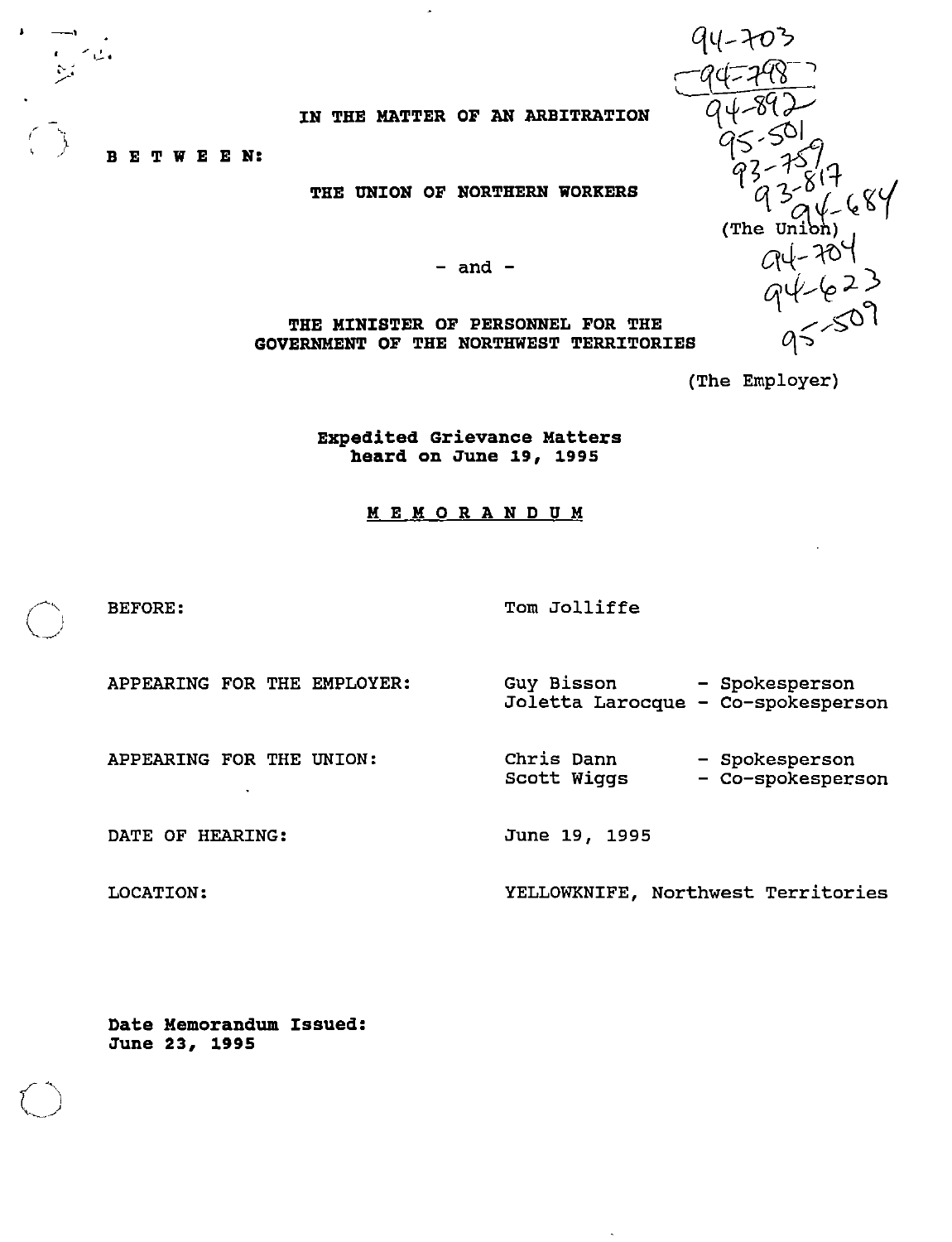The parties convened a day of expedited arbitration proceedings as held in Yellowknife on June 19, 1995. Evidence and argument was heard with respect to several grievance matters concerning which I was able to give oral decisions immediately following the parties' presentations. They have requested that <sup>I</sup> provide in writing a brief resume setting out the reasons and conclusions which <sup>I</sup> reached. These matters are detailed below as follows:

### Union Local (Grievance No.  $94-703/798$ )

In this matter the Union has grieved that the Employer failed to reply at the first level to <sup>a</sup> warning letter grievance submitted on behalf of an employee, and then after his grievance was submitted to the second level was late in its reply. The Employer was again late in its reply after the third level transmission was received. The Union further grieves that the Employer in similar fashion failed to respond to the grievance of another employee at the third level within time limits.

The Union in argument pointed out that the Employer has <sup>a</sup> described procedure to follow under the article 37 grievance article respecting advancing contested matters towards arbitration. In particular it cites the following provisions with respect to the Employer's obligation to reply and to do so in timely fashion at the various grievance levels.

37.08 An employee may present <sup>a</sup> grievance to the first level of the procedure in the manner prescribed in Article 37.04 not later than the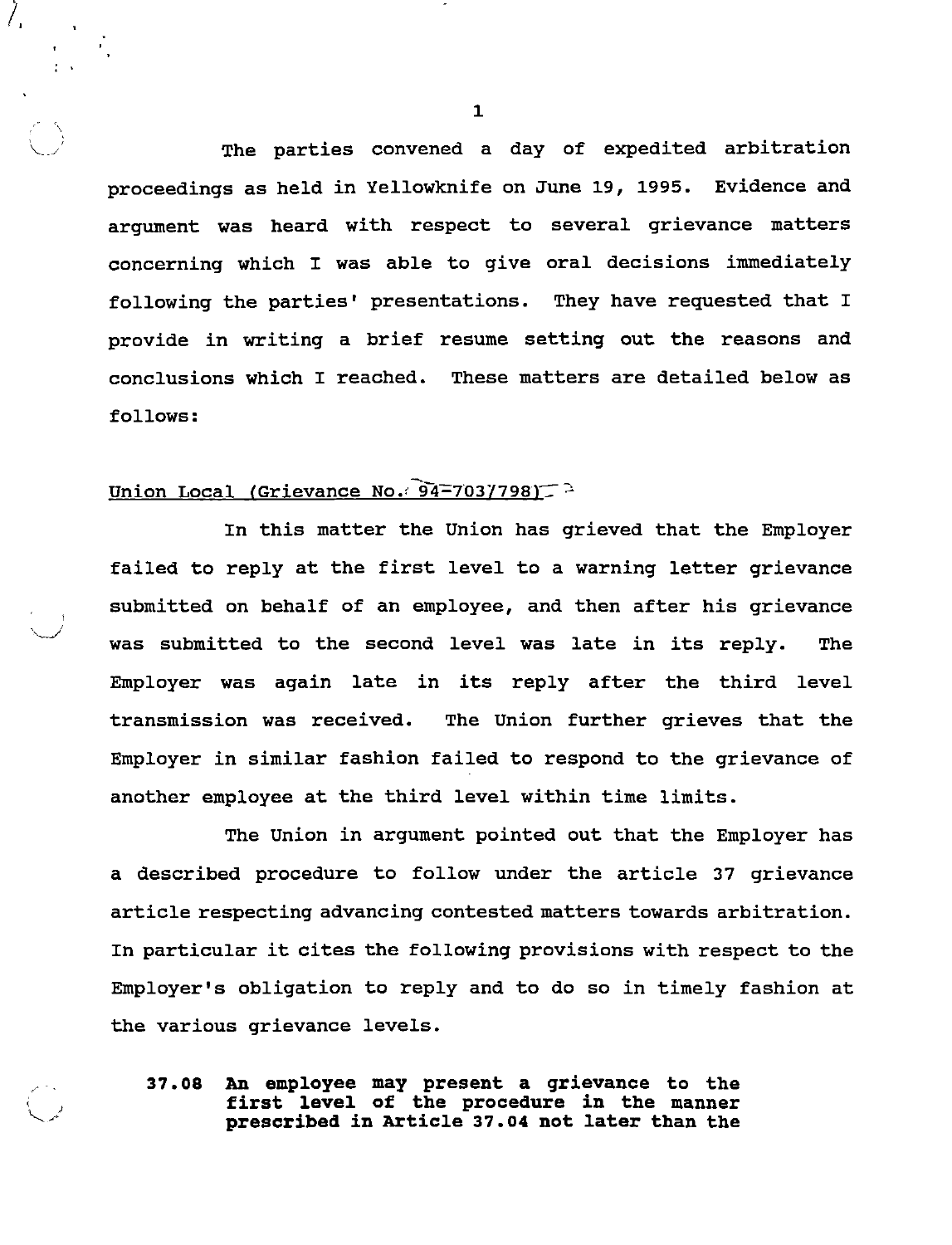fifteenth (15th) calendar day after the date on which he/she is notified orally or in writing or on which he/she first becomes aware of the action or circumstances giving rise to the grievance, excepting only where the grievance arises out of the interpretation or application with respect to him/her of this collective Agreement, in which case the grievance must be presented within thirty (3) calendar days.

- 37.09 The Employer shall reply in writing to an employee's grievance within twenty-one (21) calendar days at level one, within fourteen (14) calendar days at level two, and within forty-five calendar days at the Final Level.
- 37.10 An employee may present <sup>a</sup> grievance at each succeeding level in the grievance procedure beyond the first level,
	- (a) where the decision or settlement is not satisfactory to him/her, within fourteen (14) calendar days after that decision or settlement has been conveyed in writing to him/her by the Employer; or
	- (b) where the Employer has not conveyed <sup>a</sup> decision to him/her within the time prescribed in Article 37.10 within fourteen (14) calendar days after the day the reply was due.

37.17 The time limits stipulated in this procedure may be extended by mutual agreement between the Employer and the employee, and where appropriate, the Union representative.

In its grievance the Union has raised the issue of whether the Employer's failure to respond in timely fashion on <sup>a</sup> step by step basis within the grievance procedure, or at all, constituted <sup>a</sup> breach of <sup>a</sup> mandatory provision such that it rendered the Employer's disciplinary action <sup>a</sup> nullity. The Employer holds to

 $\sim$ 

 $\sim 10^{11}$  s

 $\mathcal{F}_{\mathcal{A}}$ 

 $\left(\begin{array}{c} \nearrow \\ \searrow \end{array}\right)$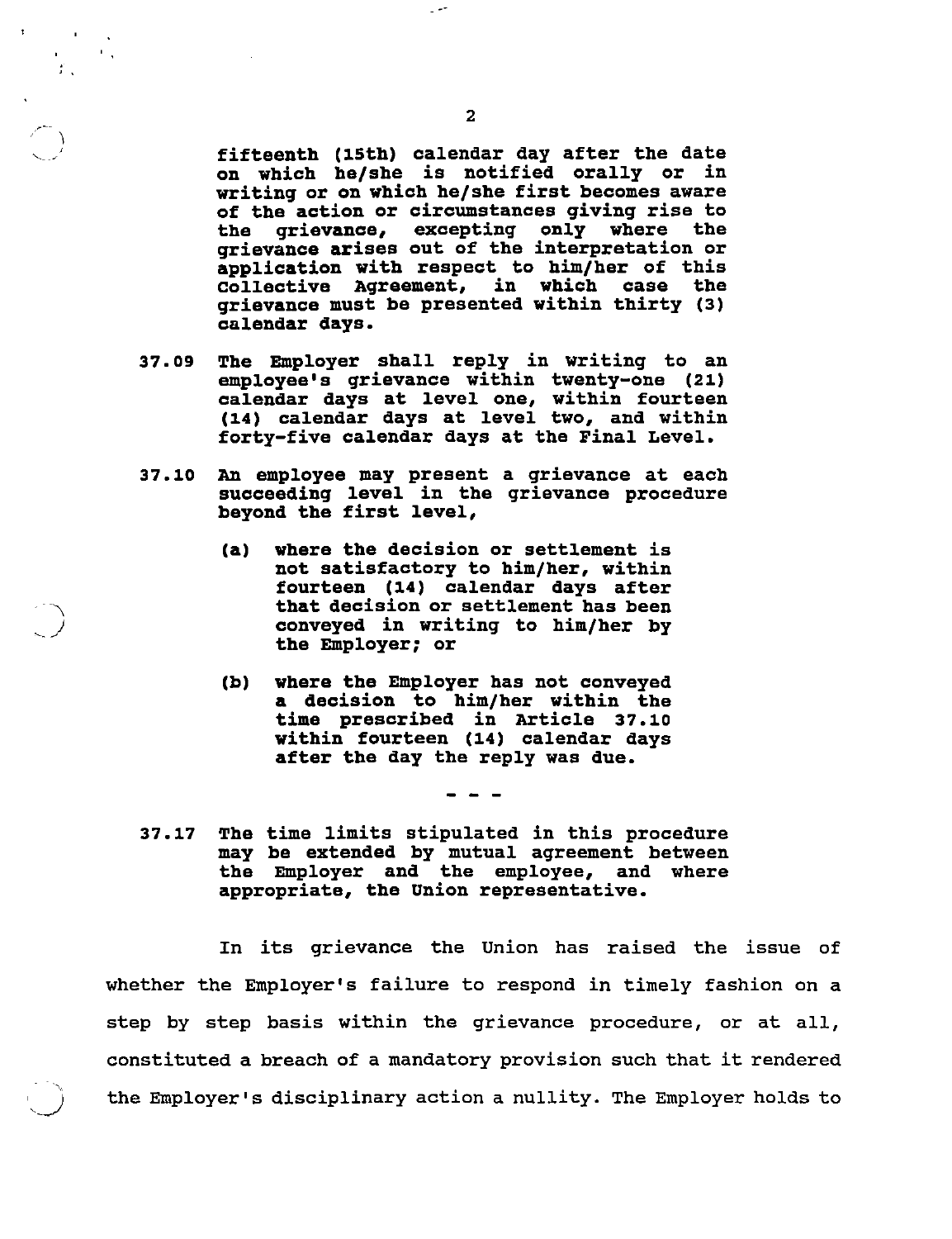the view the grievance procedure is directory only and where the Employer has failed to reply the Union then can advance the matter to the next step.

Having listened to the parties' respective spokespersons <sup>I</sup> indicated that <sup>I</sup> do not find helpful the caselaw distinguishing directory from mandatory provisions in the sense that <sup>a</sup> breach of the latter has been seen to render the initial disciplinary action <sup>a</sup> nullity. The collective agreement does not contemplate the Employer's failure to respond in timely fashion, or at all, as being so fundamental to the discipline process as causing it to be null and void at that point. Article 37-10 contemplates that in such circumstances the Union can present the grievance to the next succeeding level, which it invariably does.

 $\tilde{\mathbf{z}}$ 

However <sup>I</sup> also indicated that it is the Employer which administers the grievance response process on a level by level basis in that its obligation under article 37.09 stipulates that it "shall reply in writing ...". I stated my view to the parties that given this strong wording it is not enough for the Employer to simply rely on the Union to advance the grievance to the next level where it has failed to reply or has replied in untimely fashion. The Union has a right to rely on the grievance process being properly followed by the Employer in order that it can assess its own case on <sup>a</sup> step by step basis in meeting its own obligations to the bargaining unit members. The collective agreement contemplates a degree of interaction and communication between the parties as a grievance advances up the ladder towards the final level if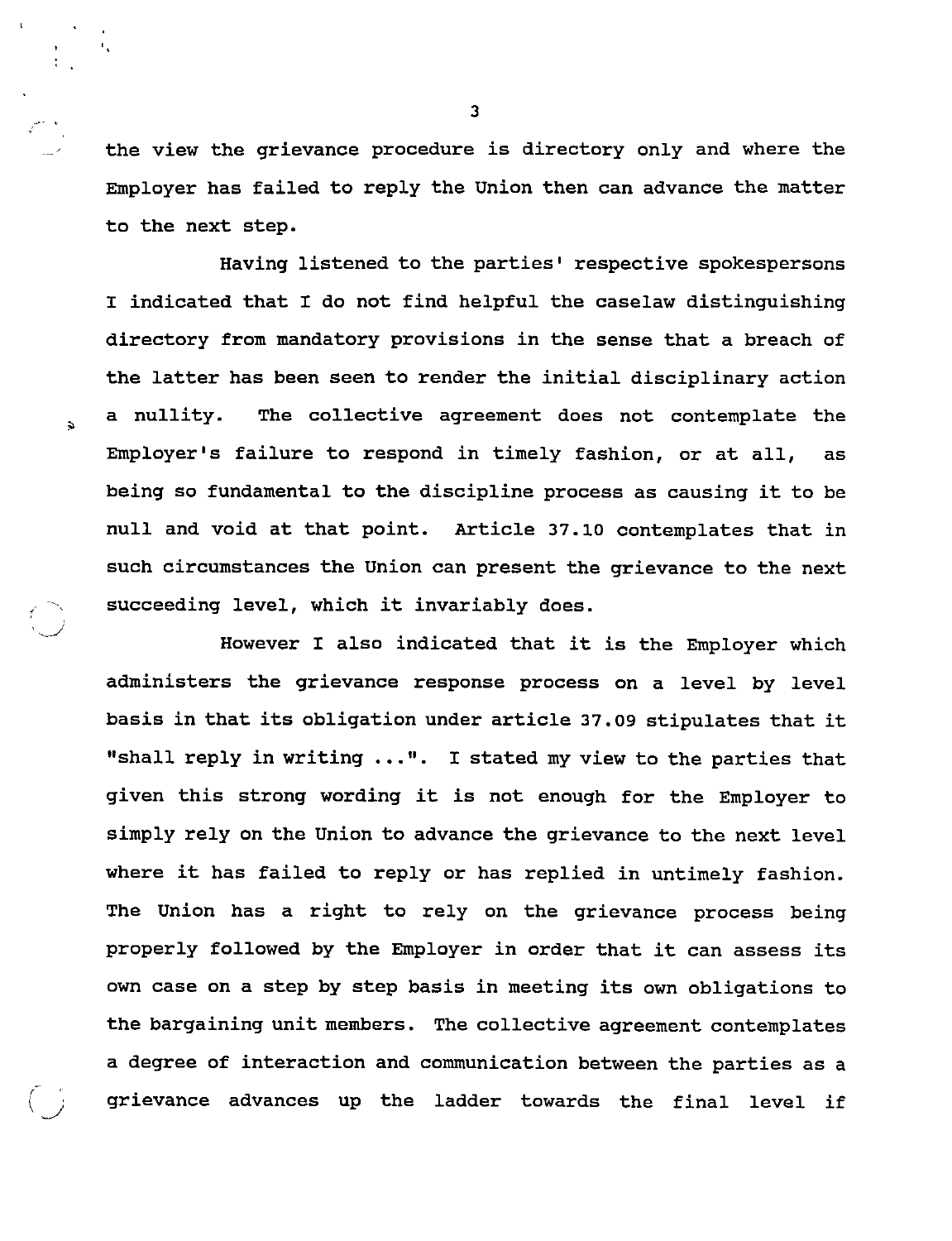necessary. It does not allow the Employer to simply ignore <sup>a</sup> matter after the process has been initiated at the first step. As the Union spokesman pointed out this is especially significant in warning letter situations where the Union and the aggrieved employee are looking for some level by level reply inasmuch as there is no final right to arbitration.

Oral ruling delivered at hearing: <sup>A</sup> declaration is to issue that the Employer has violated the collective agreement by either not replying in writing or replying in untimely fashion at various levels of the grievance procedure, with accompanying direction that the Employer is to comply with its obligations under article 37.09.

#### John Chartrand (Grievance No. 94-892)/

 $\epsilon^{\perp}$ 

 $\ddot{\phantom{1}}$ v\_

In this matter <sup>a</sup> Department of Public Works employee left Hay River on the morning of November 18, 1994, by pickup truck, with two friends for some caribou hunting in the Yellowknife area. The trip required that they cross the MacKenzie River by ferry on Highway <sup>3</sup> near Fort Providence and they did so when the ferry was running normally and the weather conditions were good. However on their return to the river crossing on Sunday evening November 20 the grievor learned that the ferry was not operating due to heavy ice conditions which had formed in the three days since he had crossed the river. The initial advice received was that the ferry would probably not be operating for another three days. The grievor drove his pickup truck back to Yellowknife where he had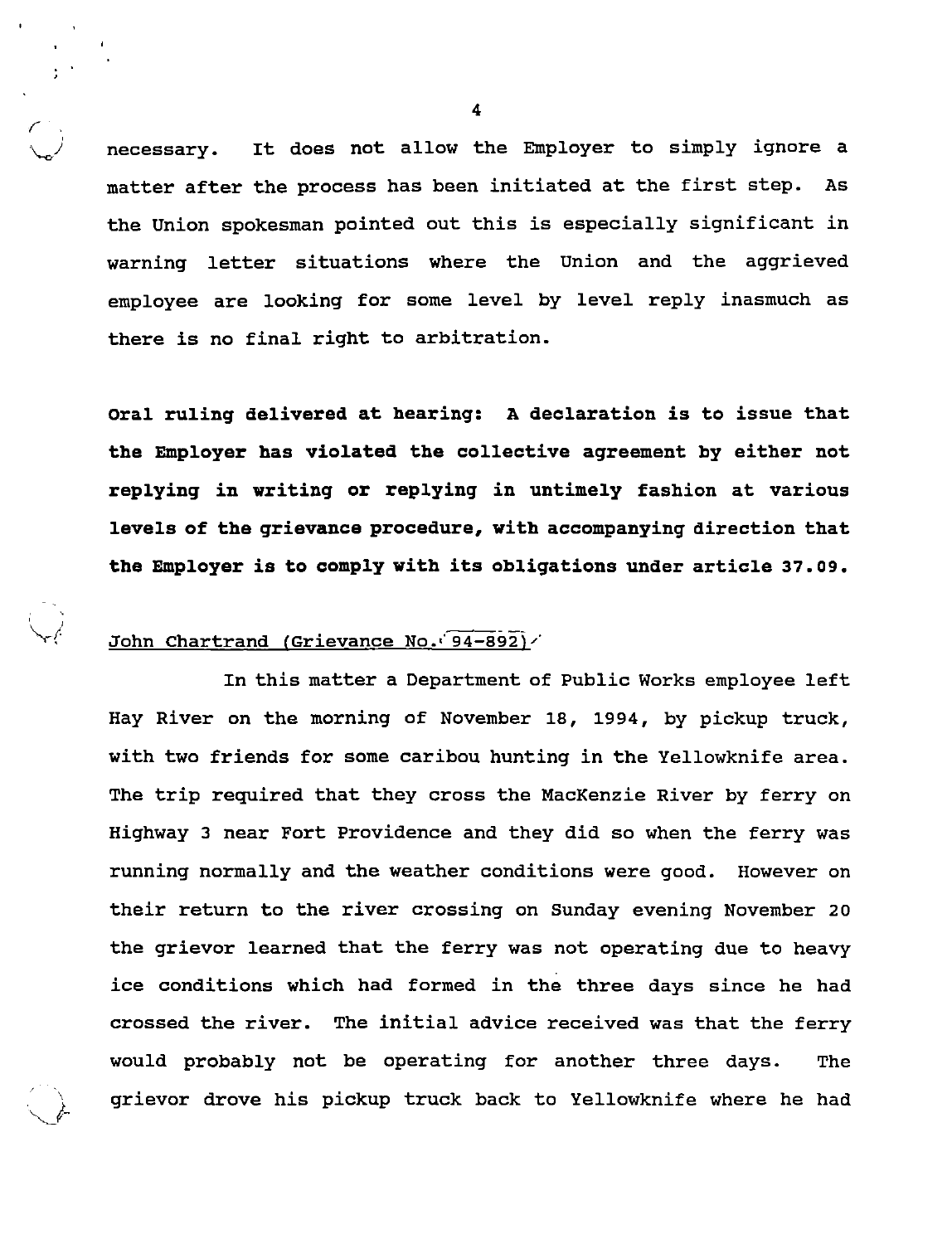relatives with whom he could stay while awaiting the ferry going back into operation. He notified the Employer of his difficulty and his expectation that it might take as long as three days before he was able to cross the river. By his estimation he realistically had no other way to get back to Hay River at that point, not wanting to abandon his pickup truck loaded with caribou meat and also having assessed his possible return by air to be prohibitively expensive. There was also the possibility existing of the ferry going back into operation within a day or two.

On Monday, November 21, <sup>a</sup> regularly scheduled work day, the grievor telephoned the ferry terminal several times before eventually learning at about 8:00 p.m. that the ferry service was scheduled to commence again in two hours time. Nevertheless, the grievor at that point decided to wait until the next morning before leaving for Hay River which resulted in him missing two scheduled work days. He then submitted an application requesting two days of paid special leave for Monday, November 21 and Tuesday, November 22, which request was denied. The relevant provisions on which the grievor based his application for special leave are set out below as follows:

19.01

r

- 
- (1) An employee shall earn special leave credits up to <sup>a</sup> maximum of twenty-five (25) days at the following rates:
	- (a) one-half (1/2) day for each calendar month in which he/she received pay for at least ten (10) days, or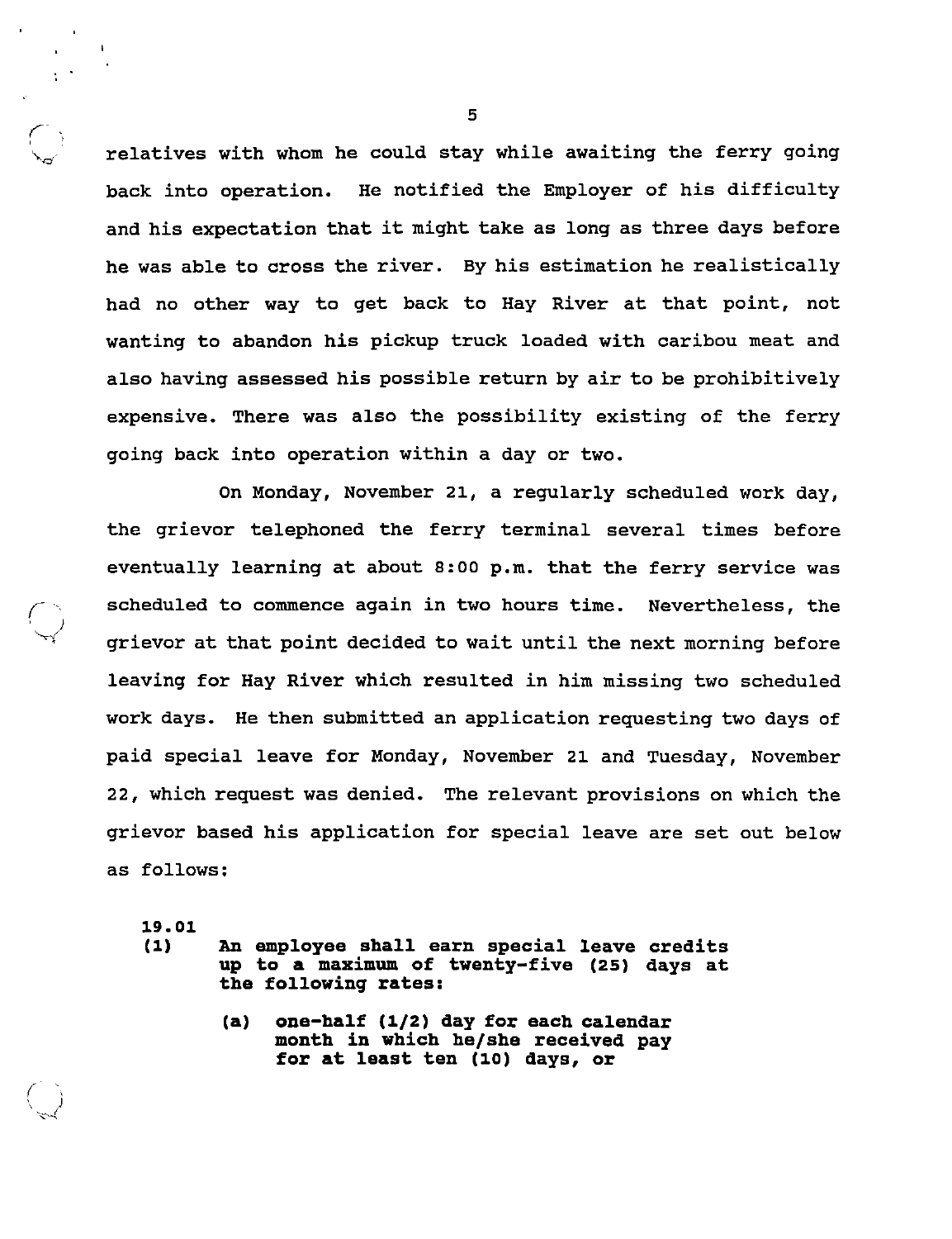(b) one-quarter (1/4) day for each calendar month in which he/she received pay for less than ten (10) days.

As credits are used, they may continue to be earned up to the maximum.

 $\frac{1}{2}$ 

19.02

r

 $\overline{\mathbb{C}}$ 

(2) The Department Head may grant an employee special leave with pay for <sup>a</sup> period of up to five (5) consecutive working days:

- (b) where special circumstances not<br>directly attributable to the directly attributable to employee prevent his/her reporting to duty, including:
	- (i) serious household or domestic emergencies;
	- (ii) <sup>a</sup> transportation problem caused by weather if the<br>employee makes every employee makes reasonable effort to report for duty;
	- (iii)serious community emergencies, where the employee is required to render assistance;

- - -

- (e) Such leave will not be unreasonably withheld.
- 19.03 Special leave in excess of five (5) consecutive working days for the purposes enumerated in Clause 19.02 may only be granted with the Employer's approval.

There was testimony from long time resident of Hay River who now resides in Yellowknife, human resources officer Joletta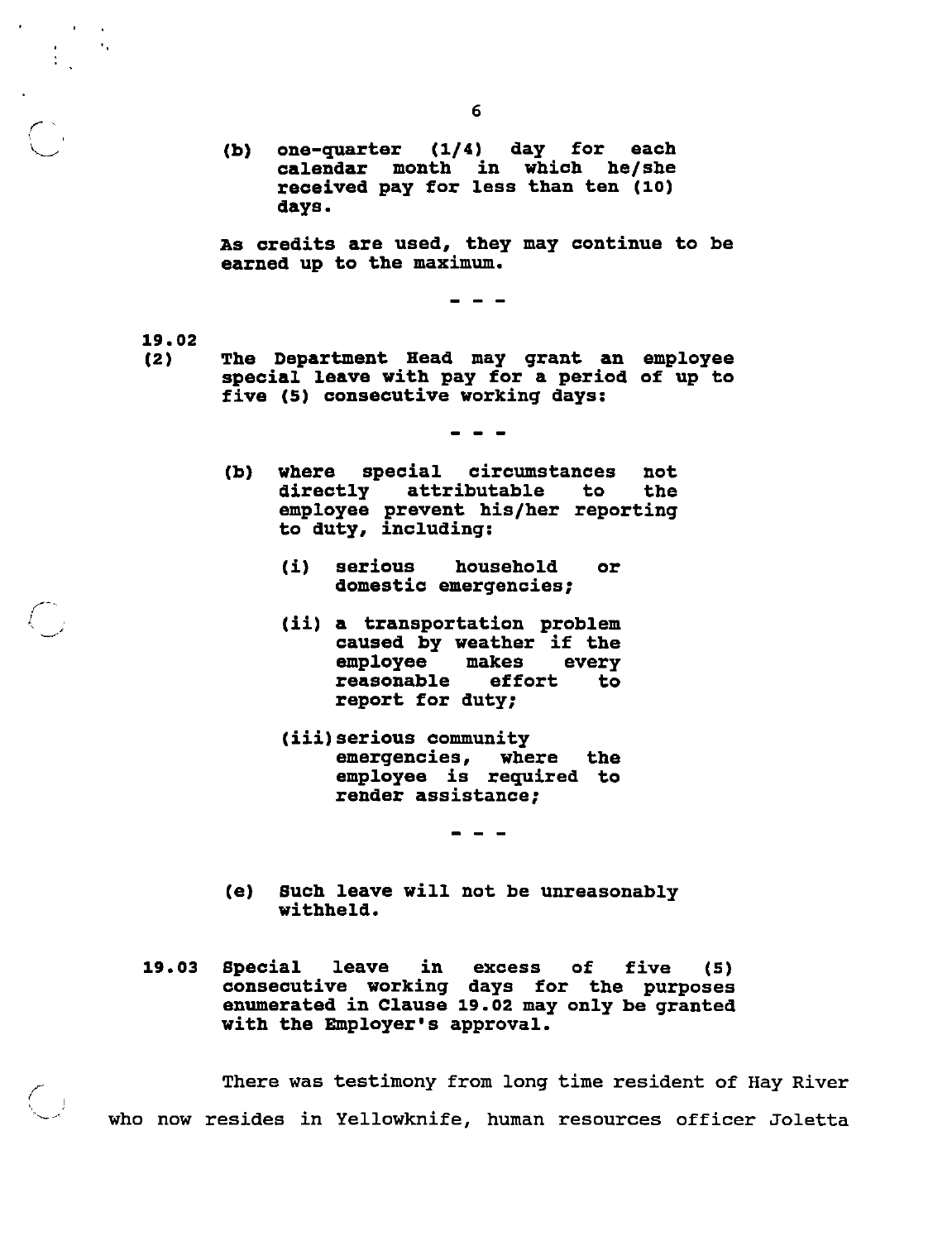Larocque, that one requires approximately three hours to drive from Yellowknife to the ferry terminus in normal winter driving conditions, five or ten minutes to cross the river, and then another two hours to finish the drive to Hay River. She said that the longest time she would expect the total drive to take does not exceed the 5 1/2 hour range. She also remarked that in her view one would be wise in November to telephone ahead to the ferry terminus inasmuch as the ice conditions at that time of the year make the ferry unreliable.

The Union advanced the position that the grievor was entitled to two days paid special leave, <sup>a</sup> matter of calling upon his earned leave credits, on the basis that he faced <sup>a</sup> transportation problem caused by the weather amounting to circumstances not directly attributable to him. Despite his making every reasonable effort he required two days to return to Hay River. The Employer holds to the view that given the time of year it was reasonable for the grievor to have expected possible delays in crossing the river and should have made arrangements to utilize annual leave or lieu time for the entire amount of time away from work whatever that might turn out to be. It also raised the issue of whether the grievor made every reasonable effort to report for duty once becoming aware that recrossing of the river was temporarily prevented.

Having listened to the parties' representations on the evidence presented <sup>I</sup> noted that the wording under review provided employees with earned special leave credits to be drawn upon to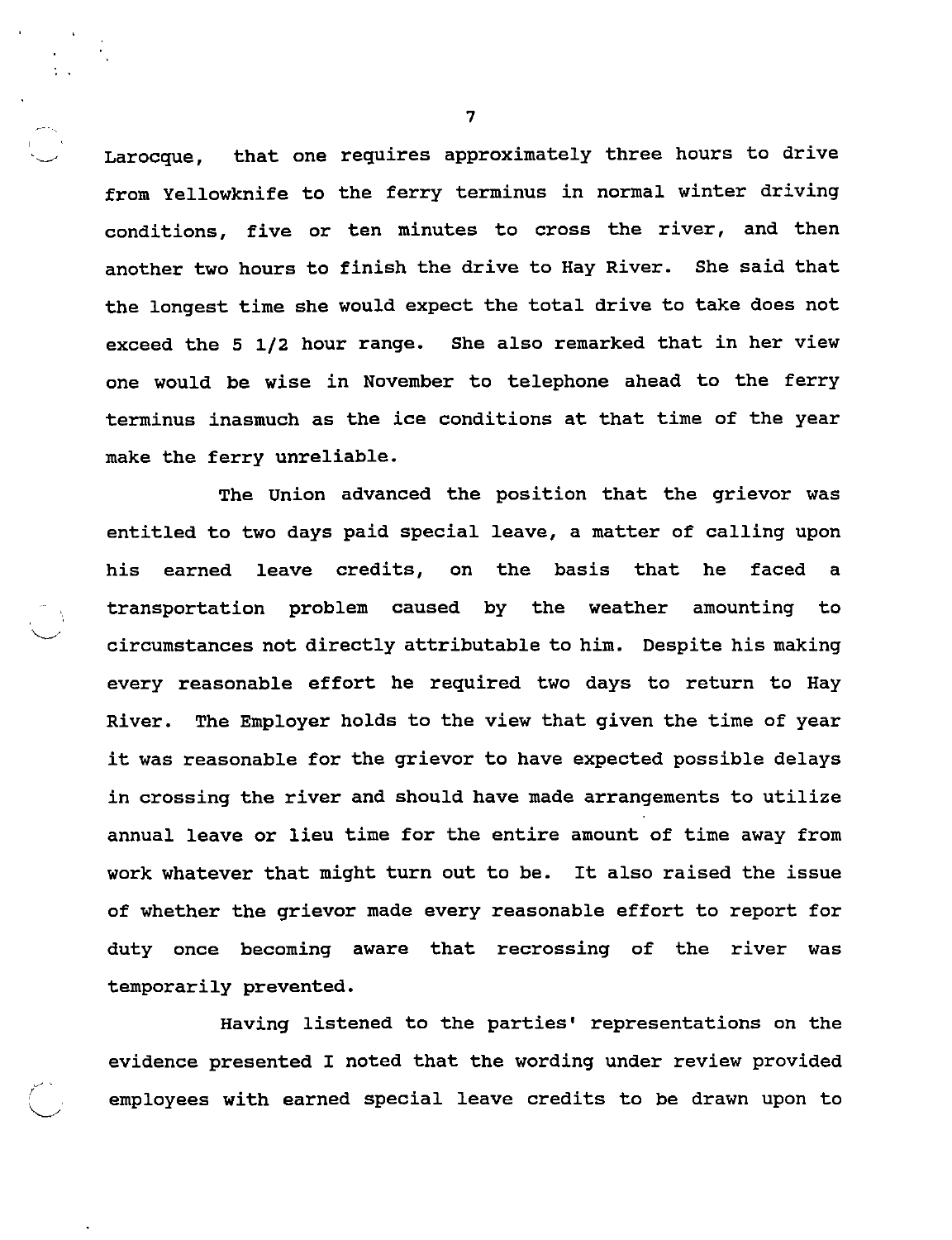prevent loss of income in situations where special circumstances had occurred, not directly attributable to the employee, preventing him/her from reporting to work despite every reasonable effort. Further, the leave period requested cannot be unreasonably withheld. On my review of the facts <sup>I</sup> considered that despite the vagaries of the weather across the Employer's domain it was not reasonable in these circumstances to expect that the grievor should have known he would not be able to get back to Hay River once having crossed the MacKenzie River. The ferry was operating in normal fashion when he crossed on November 18 and his expectation was that he would be able to return to Hay River as scheduled on November 20. In my view the closing of the ferry due to the ice conditions amounted to <sup>a</sup> transportation problem caused by weather and were circumstances not directly attributable to the employee which prevented him from taking the ferry on the evening of November 20. However on the circumstances presented <sup>I</sup> also considered that the grievor did not make <sup>a</sup> satisfactory attempt to recross the river at the first reasonable opportunity. The grievor learned on the evening of November 21 that the ferry was about to go back into operation at 10:00 p.m.. In my view he should have immediately left Yellowknife at that point which would have put him in a position to cross the river at about  $11:00 - 11:30$  p.m. and would have put him back in Hay River by 1:00 - 1:30 a.m. later that same night. Setting out for Hay River at the first opportunity following advice from the ferry service that its operation was about to recommence would have fulfilled the grievor's obligations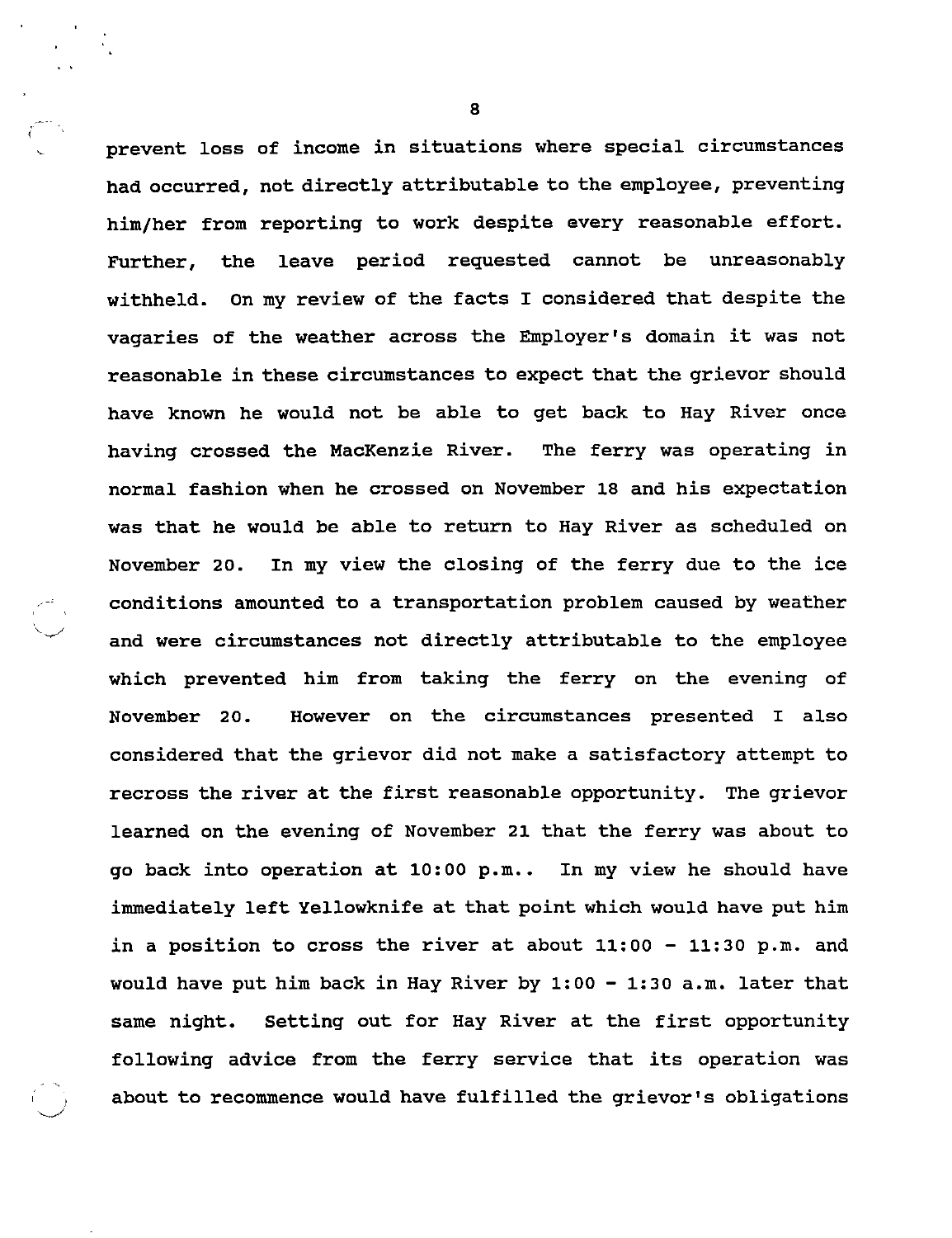under article 19.02 to have made every reasonable effort to report for duty the next day. It was the reasonable course of action even if it would have possibly required him to report somewhat later than his normal starting time the next morning. Accordingly in such circumstances it was appropriate to have withheld the special leave for the second day claimed, but not the first day.

Ruling delivered orally at hearing: This grievance partially succeeds to the extent that it was unreasonable to withhold the first day of requested special leave with pay under article 19.02(b) and the Employer is directed to monetarily compensate the grievor for Monday, November 21, 1994.

# Khayan Nadji (Grievance No. [95-501] .:

 $\mathcal{L}_{\mathcal{L}}$ 

This matter raises some of the same consideration as set out in the previous John Chartrand (94-892) grievance. One has reference to the same provisions as hereinbefore set out for that matter.

In this matter the grievor who is <sup>a</sup> Canadian citizen travelled to Iran, the country of his birth, on November 12, 1992 to visit with his ill grandmother. He was scheduled to return to Canada some nine days later, having made all the appropriate arrangements to do so. However upon the grievor attempting to board his return aircraft on November 21, 1992 he was advised by the Iranian airport authority that he would not be allowed to immediately leave while it considered his current status. While in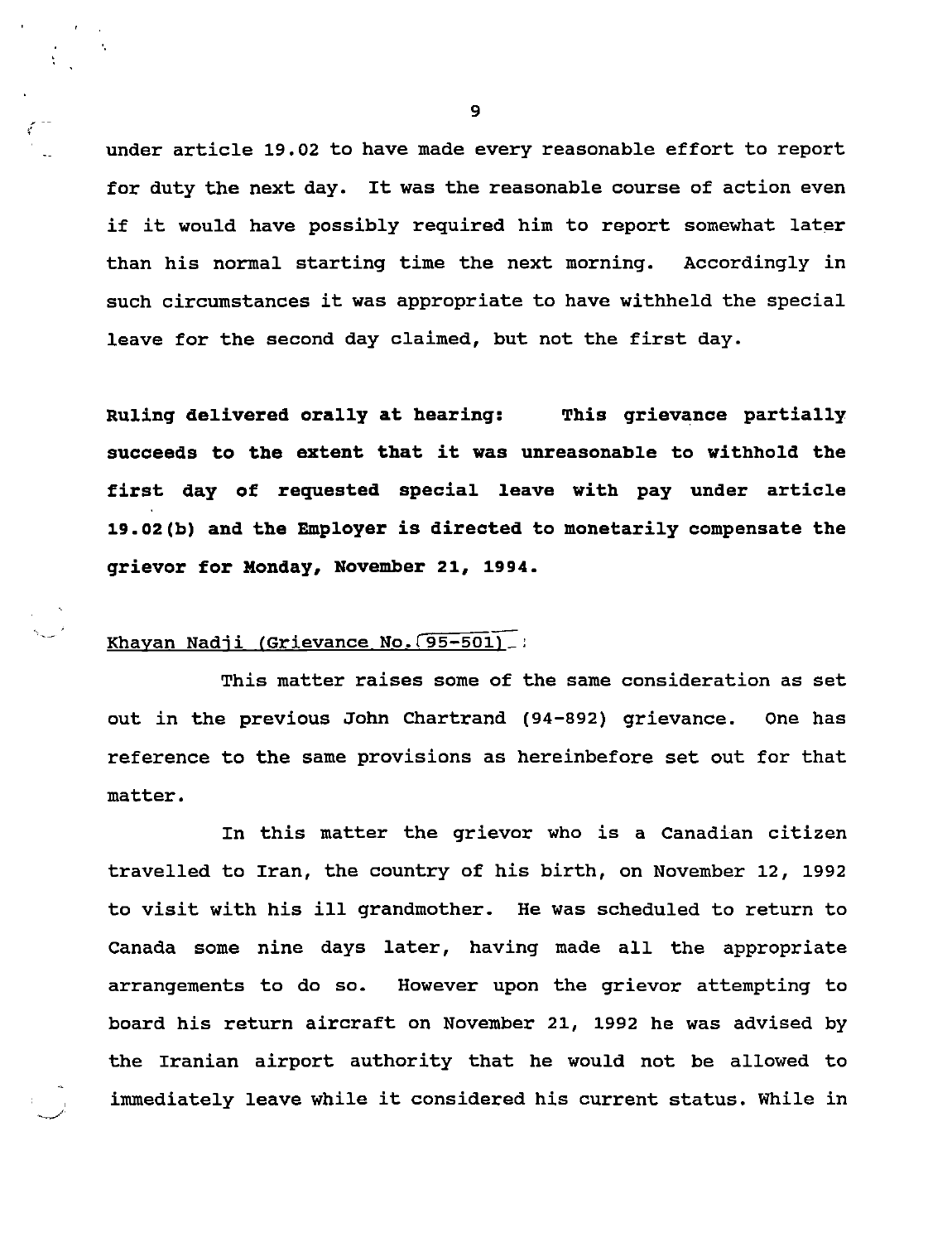Canada the grievor some time ago had converted to the Bahai faith to which the Iranian government is not sympathetic. As matters turned out the grievor eventually was able to extricate himself from the situation, making several attempts to leave Iran before he was finally given permission to board an aircraft on December 22, 1992. Upon his return to work he presented a special leave application for 21.5 days to cover the entire period of the delay caused by his detention in Iran.

The Union submitted that it was <sup>a</sup> situation of special circumstances beyond the grievor's control preventing him from reporting to duty despite an undoubted continuing attempt on his part to get out of Iran. <sup>I</sup> should take note that article 19.02 in its reference to "special circumstances" was not exhaustive in setting out some examples. In these circumstances it should be considered unreasonable to have denied the leave application. The Employer advanced the view that travel delays while visiting abroad have <sup>a</sup> certain element of foreseeability about them especially with respect to certain countries. Further, the Employer was not unsympathetic having advanced the grievor an unpaid leave status at its discretion there being no issue of possible disciplinary action resulting from his failure to return when scheduled.

In the circumstances presented <sup>I</sup> determined that the delay in the grievor's return to work occasioned by the actions of Iranian authorities in detaining <sup>a</sup> Canadian citizen in Iran some 21 days past his scheduled and ticketed return date, probably as <sup>a</sup> matter of religious persecution, constituted the kind of special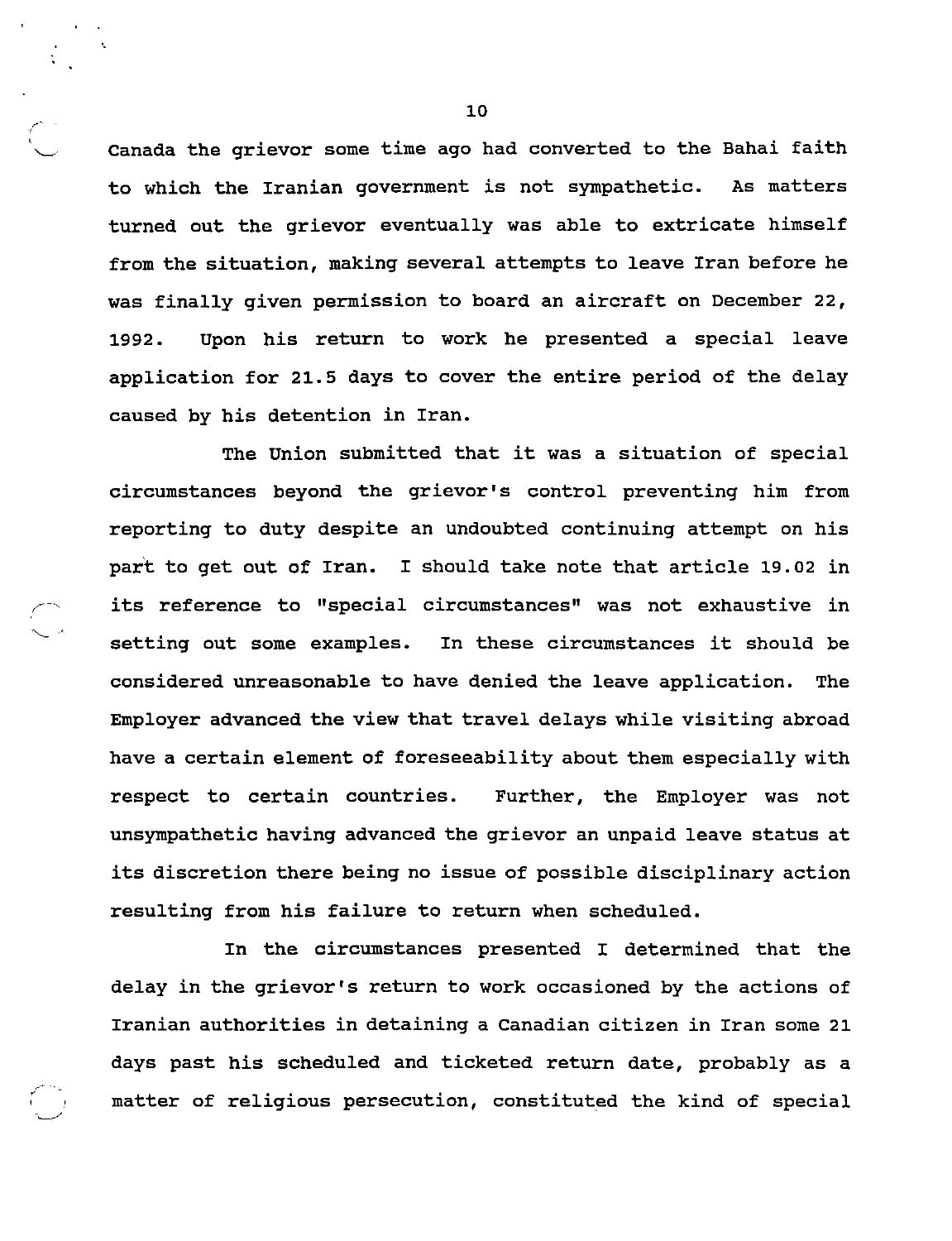circumstances contemplated by article 19.02(b) as giving one access to the earned special leave credits. <sup>I</sup> accepted that the circumstances were not directly attributable to the employee and that he had made every reasonable attempt to return to Canada. <sup>I</sup> considered that it was <sup>a</sup> situation of the Employer having unreasonably withheld the paid leave but only for a period of five consecutive work days, as any further period of time is governed by article 19.03 which refers to it being granted "only ... with the Employer's approval". Any additional period is not governed by the same kind of reasonableness test as contemplated under article 19.02. The sixth day onward is <sup>a</sup> matter of <sup>a</sup> management discretion, probably subject only to being exercised in good faith concerning which there was no testimony.

Ruling delivered orally at hearing: This grievance succeeds only to the extent that the Employer unreasonably withheld five consecutive work days of special leave with pay under article 19.02(b), with <sup>a</sup> direction given to monetarily compensate the grievor for this limited period of time.

#### Hugh MacLellan (Grievance-No. 93=759)-

t ..y-

> This matter involved assessing the reasonableness of <sup>a</sup> five day suspension imposed against the grievor for workplace misconduct in the nature of directing racist and abusive language towards <sup>a</sup> co-worker as set out in <sup>a</sup> written complaint presented to the Employer by the co-worker on August 31, 1993. The Union agrees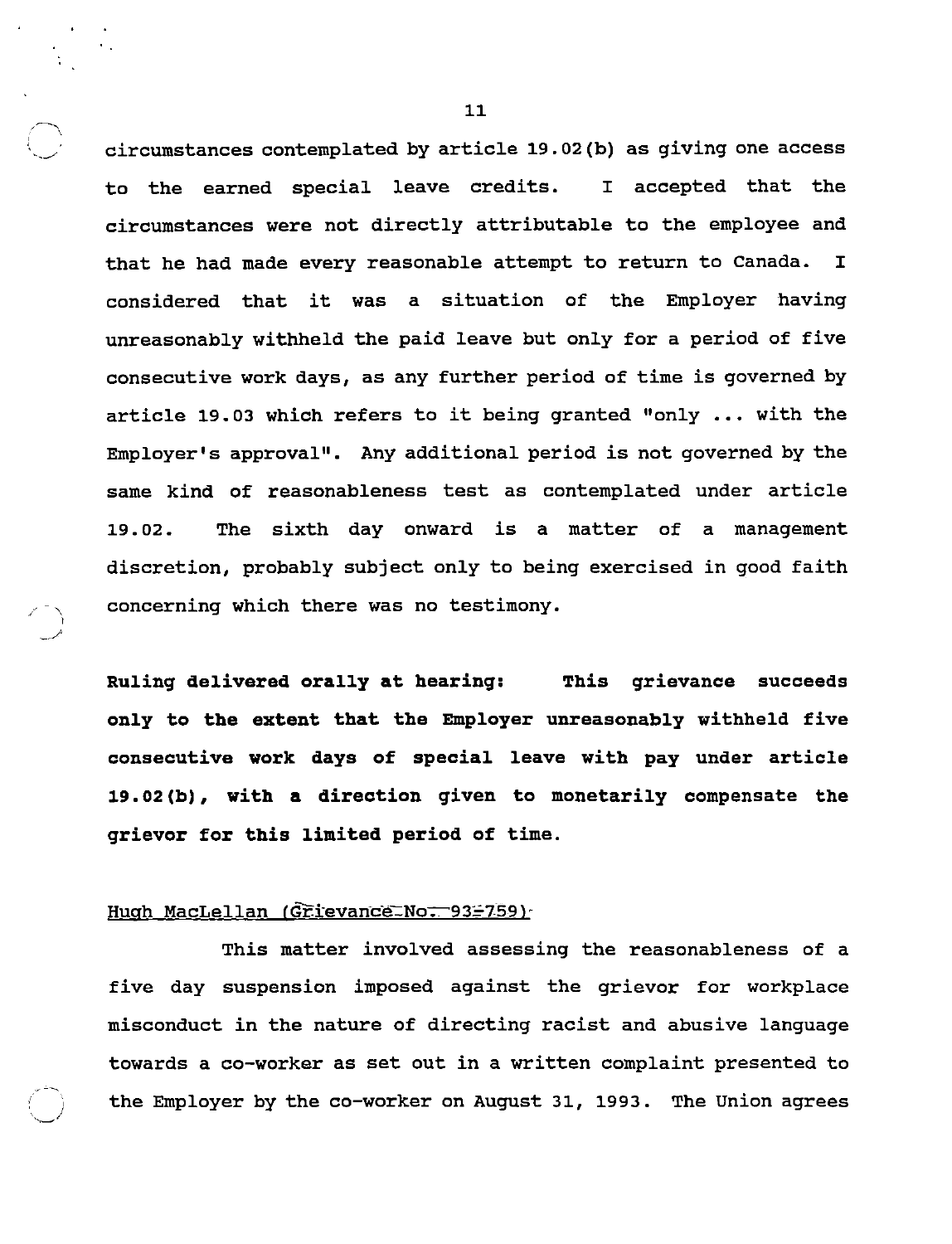that the grievor has a disciplinary record on which the Employer can rely which includes two written reprimands and a verbal reprimand within the previous year leading up to his five day suspension for making abusive and racist comments in the workplace. It is noted that following the complaint by <sup>a</sup> co-worker the grievor did not act in <sup>a</sup> remorseful or apologetic way but rather attempted to explain away his actions by twisting the circumstances giving rise to his remarks. Further, the grievor had previously completed some counselling sessions concerning the same issue.

While the Union in this matter submitted that the five day suspension was too harsh an application of progressive discipline the Employer views the grievor's actions as completely unacceptable, conduct which can have far reaching consequences in terms of poisoning the workplace atmosphere for co-workers. It referred to the grievor's unrepentant background and raises deterrence as an issue.

 $\left(\begin{array}{c} \lambda \\ \lambda \end{array}\right)$ 

In viewing the five day suspension as reasonable under all the circumstances <sup>I</sup> noted that there was no indication of any remorse on the part of the grievor who in his written reply to the co-worker's complaint was more interested in explaining away the circumstances than recognizing the seriousness of his actions. There is no lockstep formula to be applied to progressive discipline. The seriousness of the grievor's actions was obvious from the facts as placed in evidence. The Employer has <sup>a</sup> large stake in ensuring that the workplace be free of abusive actions and need not tolerate racially motivated comments of any kind.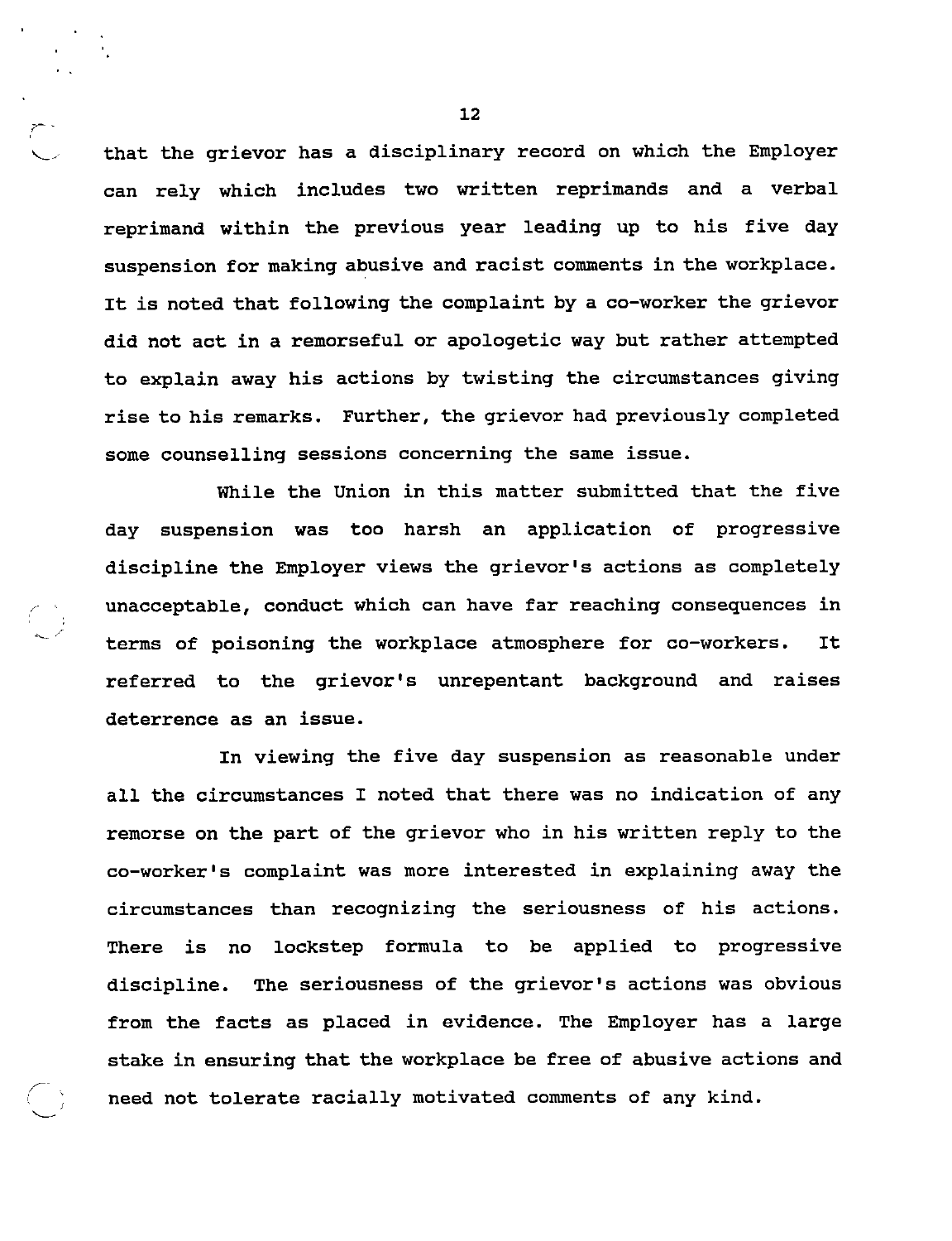Ruling delivered orally at hearing: This grievance is respectfully dismissed.

#### Marilyn Lee-(Grievance No.: 93-817)

The Union advised that this matter has been withdrawn from arbitration.

SNA Hay River (Grievance No.: 684) and SNA Fort Smith (Grievance <u><No<del>.</del>:-94-704}</u>-- ነ

The parties have reached <sup>a</sup> tentative settlement with respect to these two grievances concerning which I am to remain seized pending the parties drafting and executing the appropriate language of their agreement.

# Bill Norn (Grievance No.: 54-623)--

In this matter the grievor an observer/communicator at Fort Resolution airport has grieved that the Employer has failed to comply with the provisions of article <sup>29</sup> in denying him standby pay for being required to be available for medivac call-outs during his off work hours. The grievance addresses article 29.01 of the collective agreement which in part reads as follows:

29.01

 $\overline{\phantom{a}}$ 1

J

(1) Where the Employer requires an employee to be available on standby during off-duty hours, an employee shall be entitled to a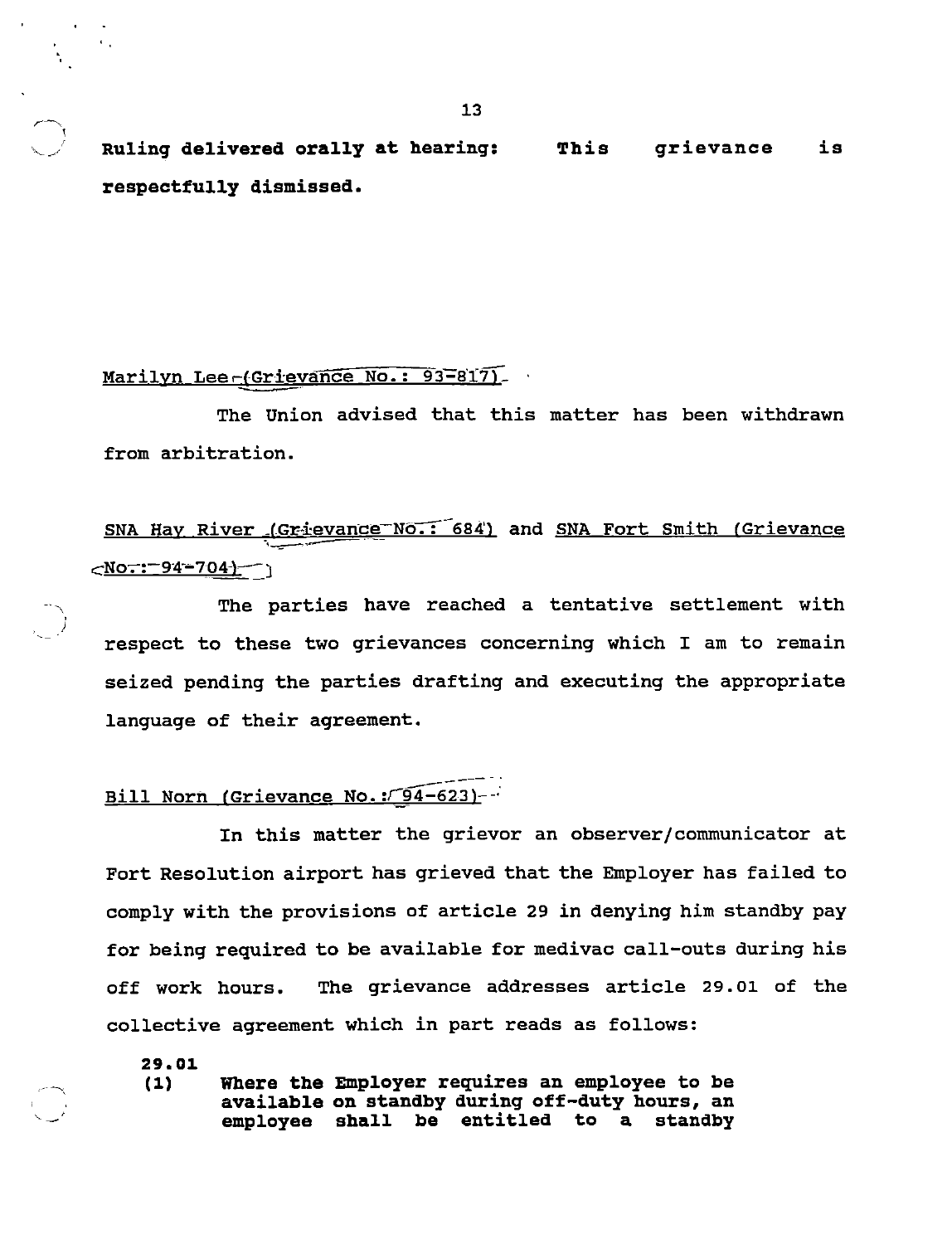payment of \$9.00 for each eight (8) consecutive hours or portion thereof that he/she is on standby, except on his/her days of rest and designated paid holidays.

/

For any period of standby on <sup>a</sup> day of rest or <sup>a</sup> designated paid holiday, he/she shall be paid \$12.00.

(2) An employee designated by letter or by list for standby duty shall be available during his/her period of standby at <sup>a</sup> known telephone number and be available to return for duty as quickly as possible if called. In designating employees for standby the Employer will<br>endeavour to provide for the equitable endeavour to provide for distribution of standby duties among readily<br>available, qualified employees who are available, qualified employees who are normally required, in their regular duties, to perform that work.

The evidence disclosed that approximately once per month, on average, <sup>a</sup> medivac pilot or dispatcher will directly contact the grievor at his home by telephone during his off hours for <sup>a</sup> runway surface report. This requires him to return to the airport to obtain the weather report, check the conditions of the runway and turn on emergency lights if necessary. During this time of response to <sup>a</sup> medivac call on off duty hours the grievor is reimbursed under article 25 dealing with reporting pay but has never received any compensation under the article 29.01(1) standby pay provisions. The grievor, one of two observer/communicators at Fort Resolution and the one with <sup>a</sup> telephone in his home, has never been required to stay at home or remain in contact during his off hours for medivac situations as they might arise at any time, but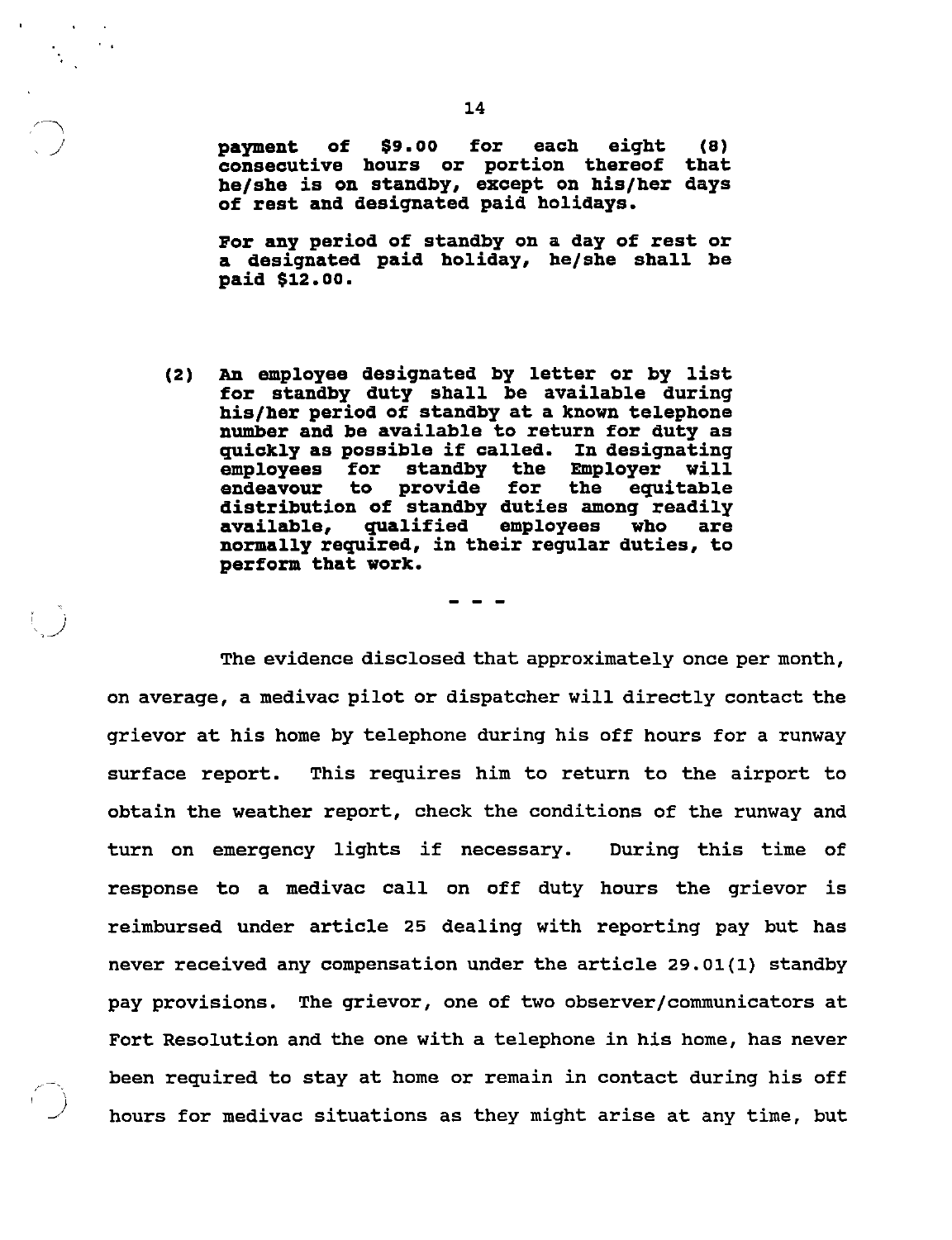when reached he performs as requested. On one occasion when the grievor was reached at home during his off hours and thereafter failed to report to the airport to deal with <sup>a</sup> medivac situation, despite having indicated that he would report, he received <sup>a</sup> four day suspension.

In this matter the Union submitted that the grievor de facto is required to be available on <sup>a</sup> standby basis during his off work hours to deal with medivac situations which should have long since been recognized by the Employer as entitling him to <sup>a</sup> standby payment of \$9.00 for each eight consecutive hours or portion thereof that he is on standby. It should be considered effectively an ongoing every day occurrence. The Employer cited the entirety of article 29.01 as contemplating standby duties only after designation of an employee by letter or by list and the reference to <sup>a</sup> person so designated as being "required" to report. It contended that there was no application to the grievor's situation. He had never been designated as being on standby or required to report for duty on any such basis. He had in the past on one occasion been disciplined only because he had agreed to report following <sup>a</sup> specific request and then had failed to do so. Despite the grievor's apparent availability to field requests for medivacs there was no indication of any obligation on his part to remain reachable during his off work hours or even answer his telephone. It contended that the fact he regularly responded to telephone calls during his off work hours was <sup>a</sup> matter of his personal choice not as <sup>a</sup> result of being named to any standby list.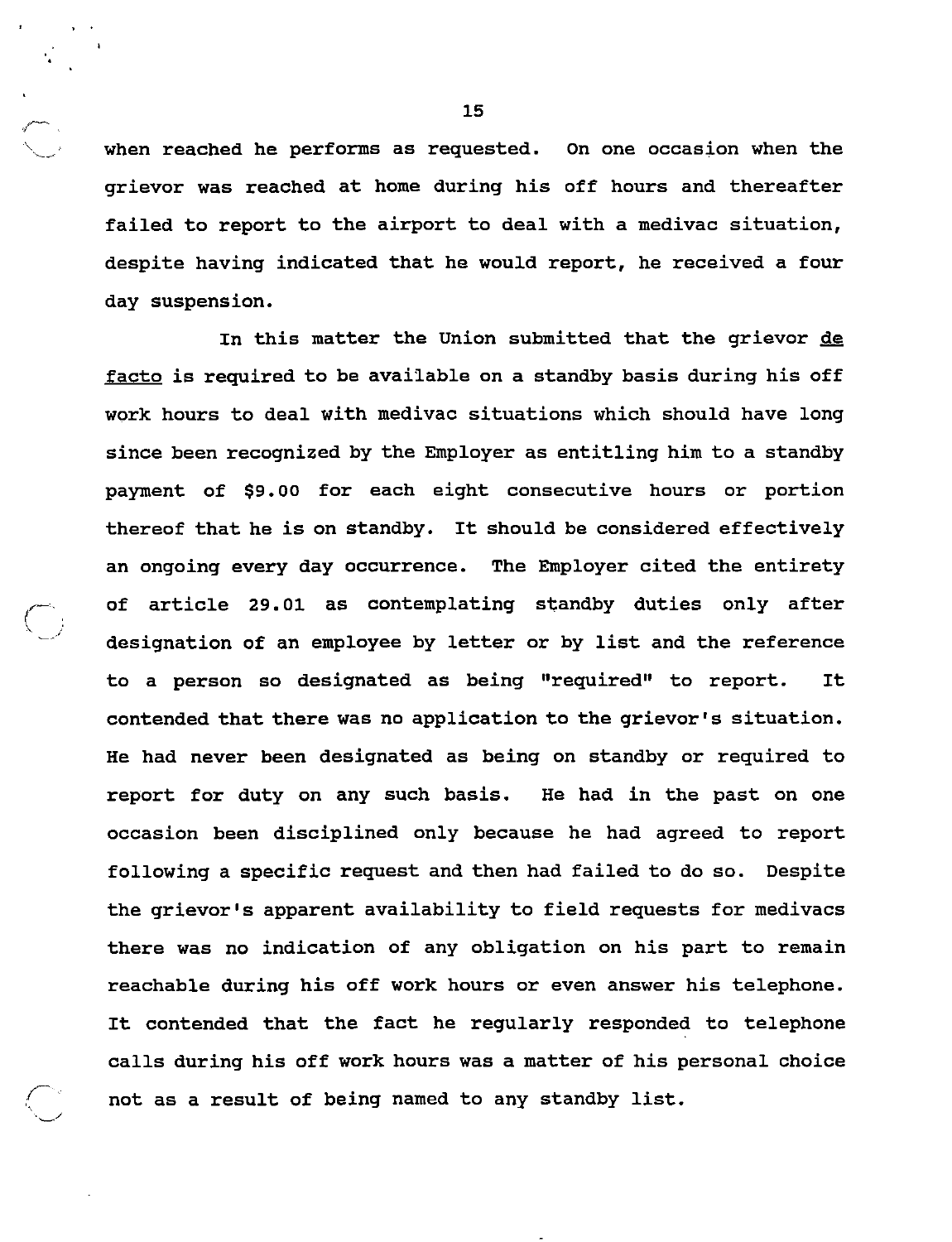Having reviewed the evidence and arguments submitted by the parties <sup>I</sup> agreed with the Employer's position that the evidence did not indicate that the grievor was on standby during his off work hours, whether or not he chose on an informal basis to be available to take telephone calls at his home to deal with medivac situations. There was no indication that he was actually required to take these calls nor can he be considered as having been designated to be on standby during off work hours whether by letter or list. He was simply under no contractual requirement to make himself available (reachable) in order to attend at his workplace during his usual off hours. This is distinct from committing himself to attend after receiving <sup>a</sup> specific request. There is no application of article 29.01 on these circumstances.

# Ruling delivered orally at hearing: This grievance is respectfully dismissed.

#### Brenda Stephen (Grievance No.: 95-509)

In this matter the Union alleges that the Employer violated Appendix A12(E8) in that the grievor <sup>a</sup> registered nurse was denied an additional \$40.00 per month payment for a special clinical preparation course which she had taken prior to commencing employment. The provision reads as follows:

#### E8 SPECIAL CLINICAL PREPARATION

(1) An indeterminate, term or part-time Registered than six (6) months approved by the Employer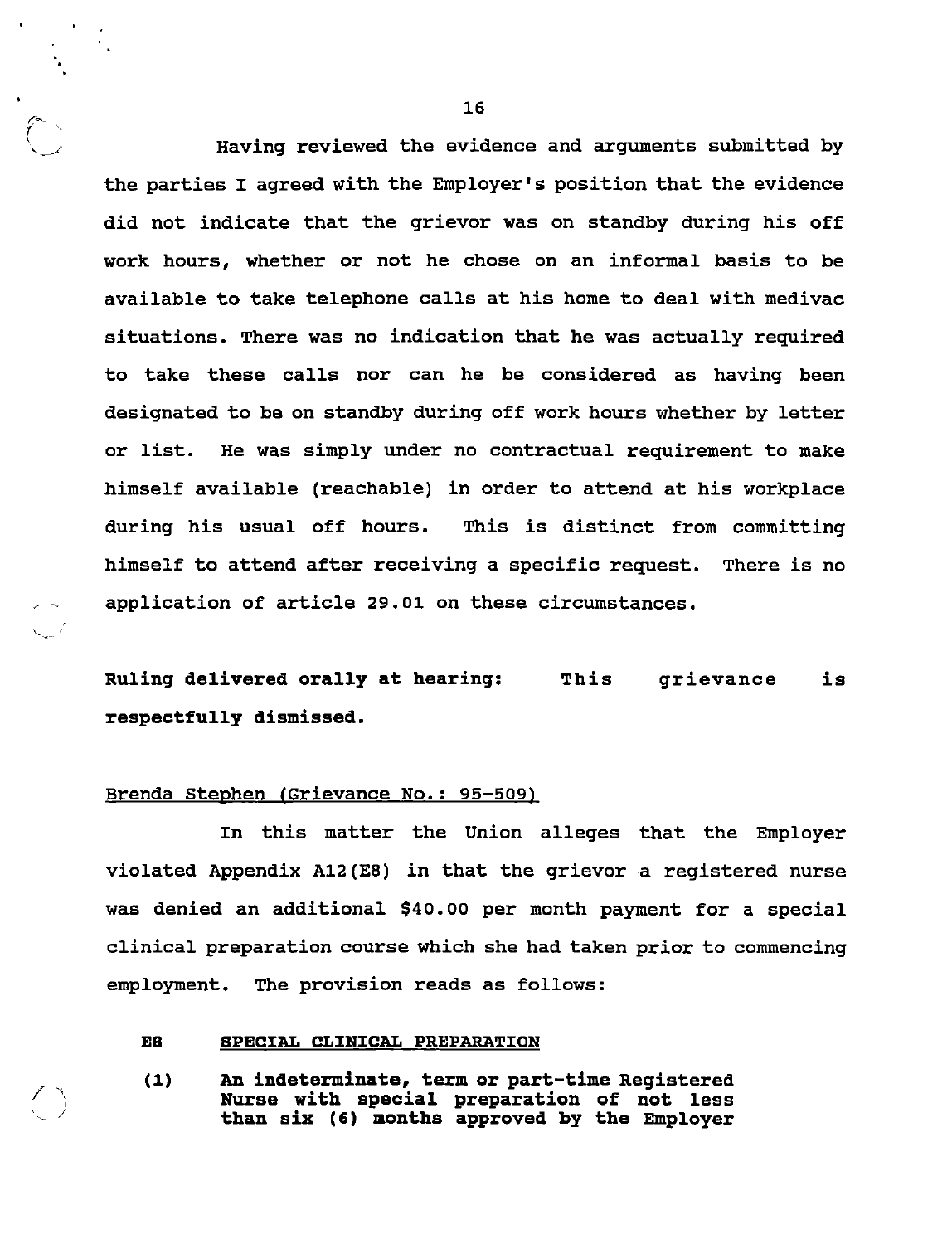and who is employed in the special service for which he/she is qualified, will be paid an additional forty (\$40) dollars per month if he/she has utilized the course within four (4) years prior to employment.

The grievor has been employed in the position of nursein-charge for the MacKenzie Regional Health Board in Hay River since October 15, 1991. Following the Employer's advice to its nurses that they would receive <sup>a</sup> special clinical preparation allowance under Appendix A12(E8) on <sup>a</sup> retroactive basis upon providing proper documentation, the grievor requested recognition of her "community health in service training program" completed in 1986. In denying the application the Employer initially raised its understanding of the course in question being made up of four modules of two weeks in length plus one day per week for assignments completed over <sup>a</sup> nine month period. It understood the course to be less than six months in length and therefore not <sup>a</sup> subject for its approval. Since its initial denial it has also pointed out that the course on which the grievor relies has never been approved by the Employer as fitting within its guidelines. The Union has held to the view all along that the course on which the grievor relies should have been made subject to consideration as fulfilling the six month prerequisite.

On my review of the matter <sup>I</sup> indicated that whatever the grievor's thoughts as to the nursing enhancement program she had taken in 1986, it was clearly not one which had ever been approved by the Employer as fitting within its guidelines, perhaps for obvious reasons inasmuch as it essentially consisted of four

s